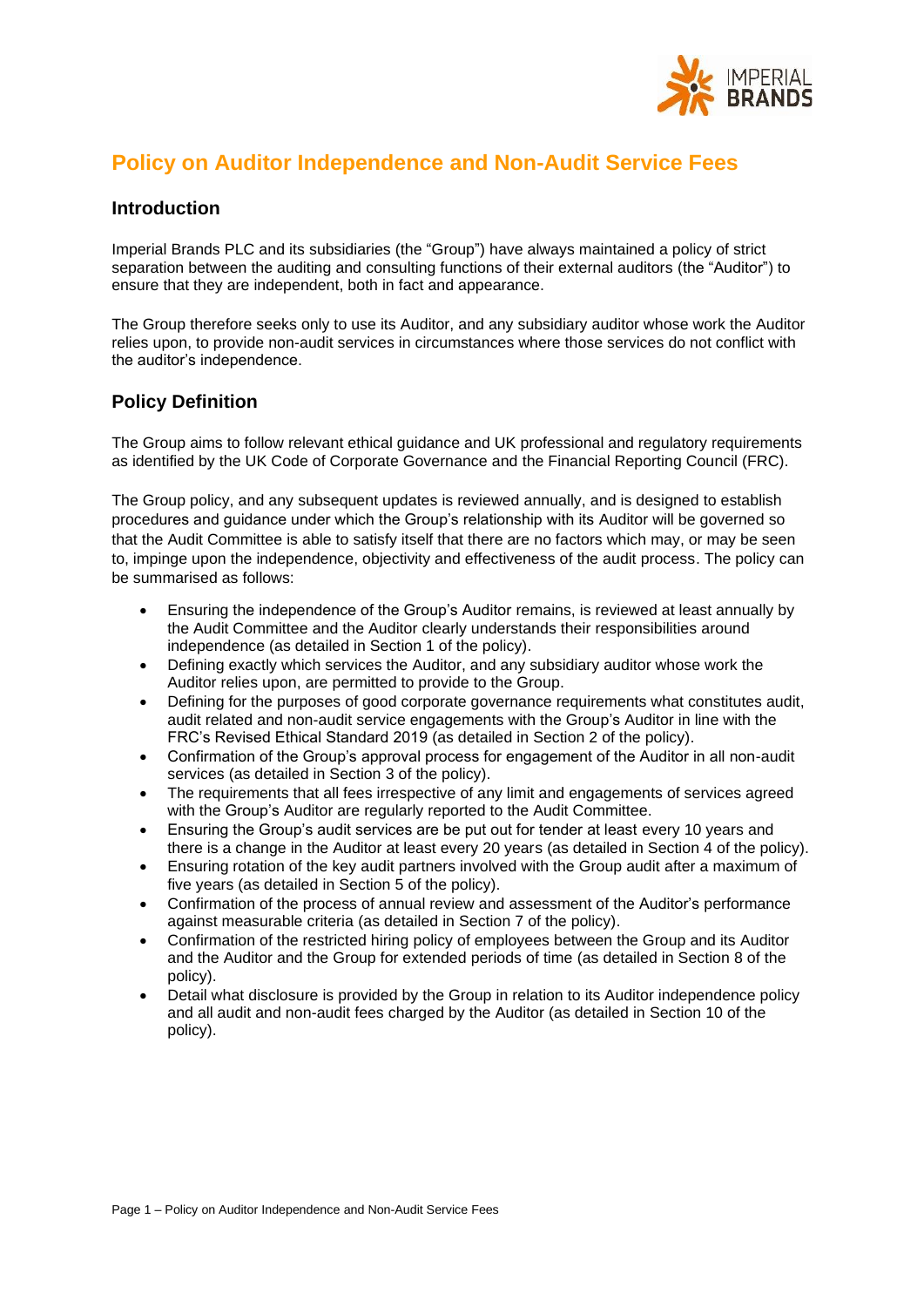

# **General Policy Details**

### **1. Definition of Independence**

The Group will only use the Auditor, and any subsidiary auditor whose work the Auditor relies upon, to provide services (other than the *Audit* and *Audit related services* outlined below) in cases where these services do not conflict with the auditor's independence.

Through the application of this Policy the Group wishes to avoid certain financial, investment, employment or business relationship type threats to Auditor independence which have been identified by the FRC in the following general categories:

- Self-interest threats where the Auditor has a financial or other interest that might cause them to be reluctant to take actions that could be, or could be perceived to be, adverse to the interests of the audit firm or any individual in a position to influence the conduct and outcome of the audit;
- Self-review threats when the Auditor is put in the position of reviewing its own work:
- Management threats when audit partners or employees of the Auditor play any part in the management of, or take decisions on behalf of management of the Company;
- Familiarity (or trust) threats when an audit firm or member of the audit team is predisposed to accept, or insufficiently questioning of, the point of view of the Company;
- Advocacy threat when the Auditor acts as advocate for the Company and supports the position taken by the management of the Company in an adversarial or promotional situation, creating an actual or perceived threat; and
- Intimidation threat when the Auditor's conduct is influenced by fear or threats.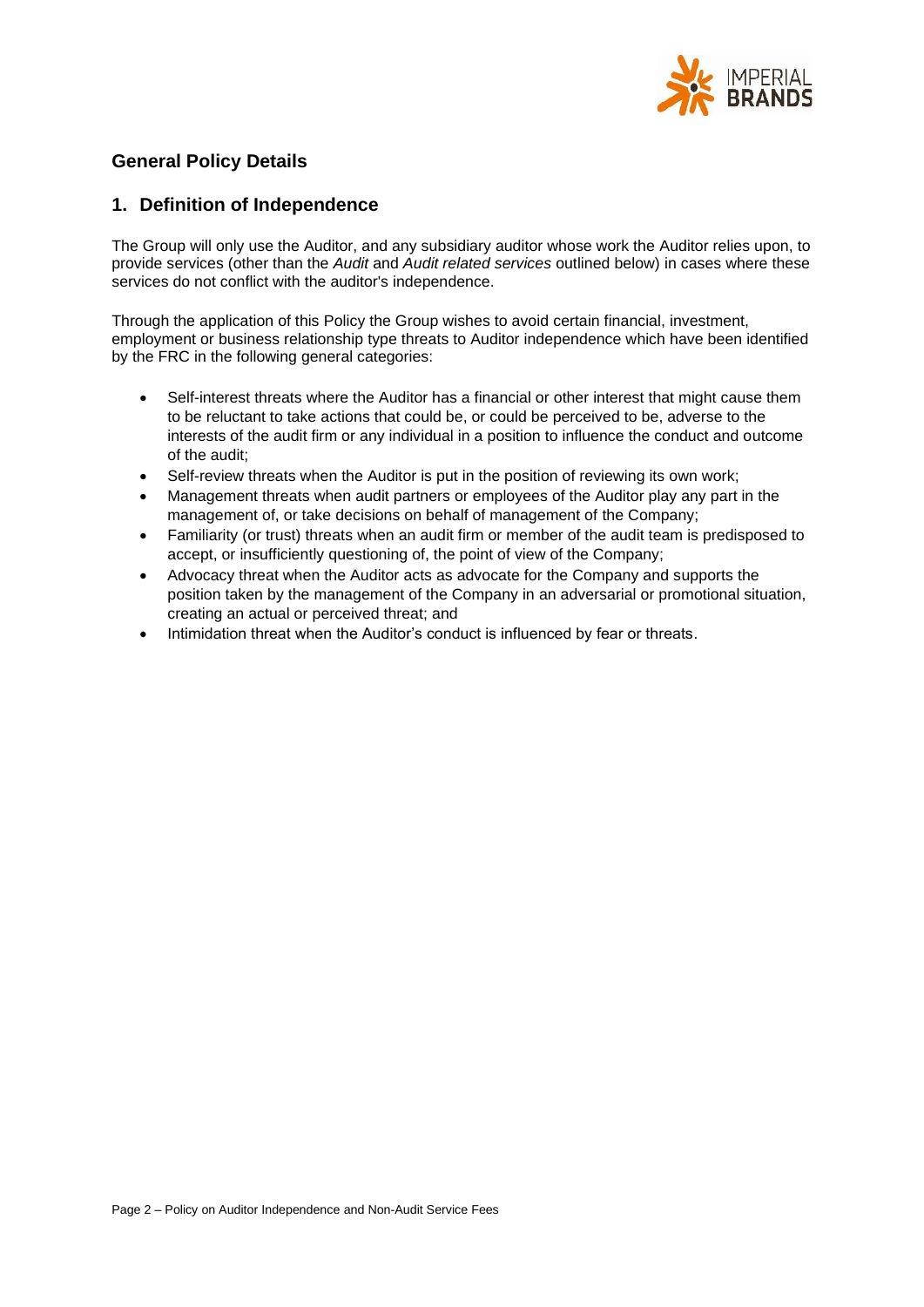

# **2. Definition of Audit and Non-Audit Services**

The Group's Auditor, and any subsidiary auditor whose work the Auditor relies upon, (where appropriate) are permitted to provide only specific types of engagements which are classified as audit related and non-audit services as detailed below:

#### *2.1 Services required by law or regulation – exempt from non-audit services cap*

Audit related services are assurance services or other work provided by the Auditor in their role as the appointed Group Auditor's which is required and determined by law or regulation. These are usually services that result in a need for the Auditor to provide a certification or specific opinion which cannot be provided by another audit service provider and include the following:

- Any reporting required by a competent authority or regulator under law or regulation to be undertaken by the Group Auditor.
- Any reporting where in the case of a controlled undertaking incorporated and based in a third country, that reporting is required by law or regulation in that jurisdiction and where the Auditor is permitted to undertake that engagement.
- Any reporting on internal financial controls when required by law or regulation;
- Any reporting on the iXBRL tagging of financial statements in accordance with the European Single Electronic Format for annual financial statements;
- Provision of any reports, required by or supplied to competent authorities / regulators supervising the audited entity, where the authority / regulator has either specified the Auditor to provide the service or identified to the entity that the Auditor would be an appropriate choice for service provider; and
- Provision of services which support the entity in fulfilling an obligation required by UK law or regulation, including listing requirements where: the provision of such services is time critical; the subject matter of the engagement is price sensitive; and an it is probable that an objective, reasonable and informed third party would conclude that the understanding of the entity obtained by the Auditor for the audit of the financial statements is relevant to the service, and where the nature of the service would not compromise independence.

#### *2.2 Services not required by law or regulation – subject to non-audit services fee cap*

Non-audit services are assurance services or other work provided by the Auditor in their role as the appointed Group Auditor's where their independence is not compromised but where the understanding of the entity obtained by the Auditor is relevant to the service provided. The types of services this includes is limited to the following:

- Reviews of interim financial information; and providing verification of interim profits not otherwise required by law or regulation;
- Where not otherwise required by law or regulation, non-audit and additional services, as defined in the FRC Ethical Standard 2019 provided as Auditor of the entity, or as reporting accountant, in relation to information of the audited entity for which it is probable that an objective, reasonable and informed third party would conclude that the understanding of the entity obtained by the Auditor is relevant to the service, and where the nature of the service would not compromise independence;
- Extended audit or assurance work that is authorised by those charged with governance performed on financial or performance information and/or financial or operational controls, in an entity relevant to an engagement or a third-party service provider, where this work is closely linked with the audit work;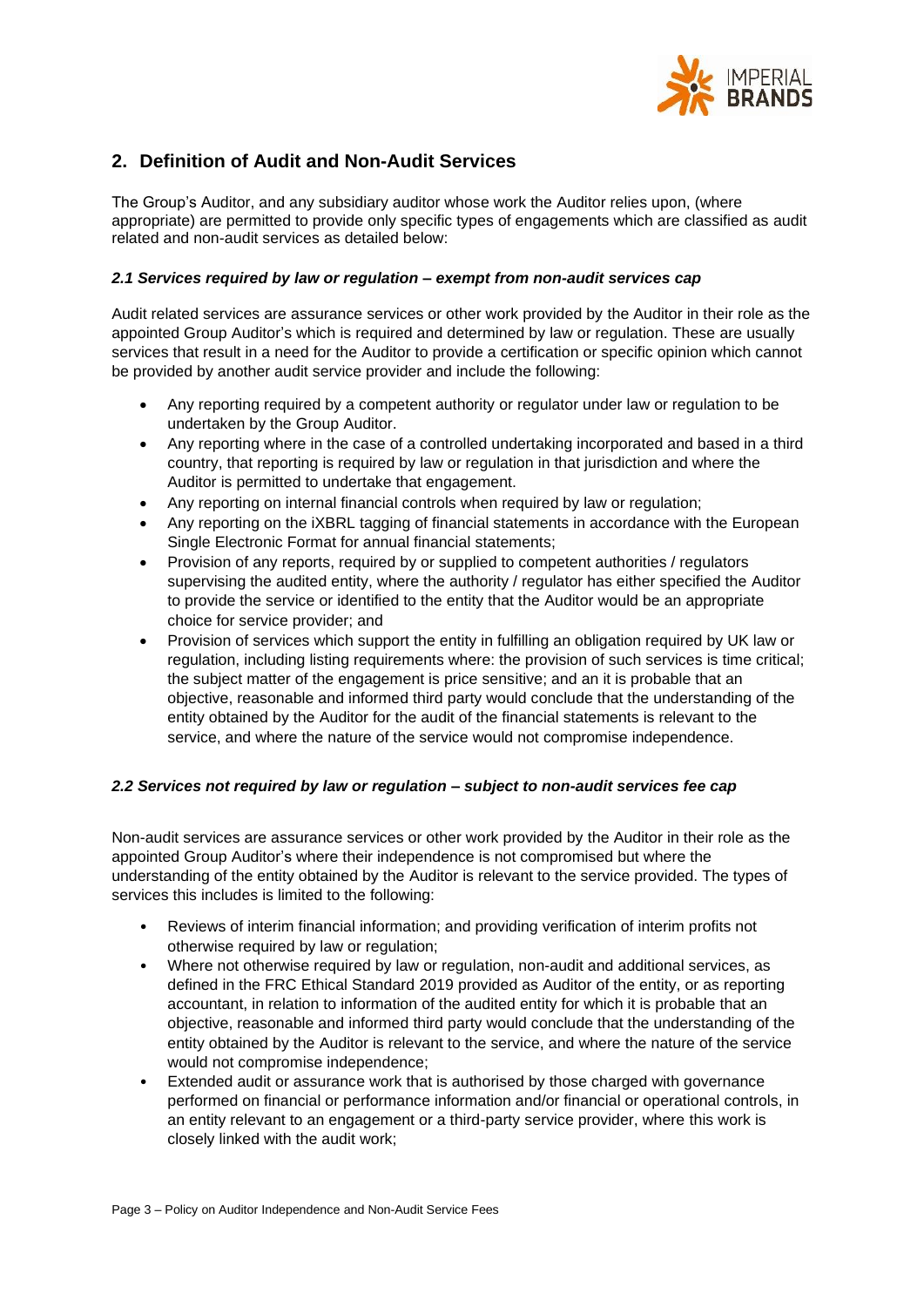

- Additional assurance work or agreed upon procedures, authorised by those charged with governance performed on material included within or referenced from the annual report of an entity relevant to an engagement;
- Reporting on government grants;
- Reporting on covenant or loan agreements, which require independent verification, and other reporting to third parties with whom the entity relevant to an engagement has a business relationship in accordance with Appendix C of the FRC Ethical Standard 2019;
- Services which have been the subject of an application to the Competent Authority in accordance with Regulation 79 of The Statutory Auditors and Third Country Auditors (Amendment) (EU Exit) Regulations 2019 (SI 2019/177); and
- Generic subscriptions providing factual updates of changes to applicable law, regulation or accounting and auditing standards.

# **3. Approval of Auditor Fees and Spend**

All Auditor fees and spend for the Group are approved by the Audit Committee. The Audit Committee is responsible for:

- Agreeing the statutory audit fee and scope of the statutory audit and considering where the level of fees is appropriate to enable the audit to be conducted to the standards required.
- Authorising the engagements (either directly or through delegated authority to Group management) of all audit related and non-audit services to the Group prior to the commencement of such services.
- Monitoring annual estimates/accruals of spend on audit, audit related and non-audit services at each of its meetings.

Group management and the Auditor are required by the Audit Committee to report details of the types of engagements of services agreed including related fee spend (irrespective of any limit) regularly at each Committee meeting.

#### *3.1 Non-Audit Services - Approvals*

Any other non-audit services undertaken by the Auditor, or any subsidiary auditor whose work the Auditor relies upon, requires the specific approval of the Audit Committee ahead of any engagement taking place.

For amounts where fees for the engagement are below £100,000 (or equivalent) approval is delegated by the Audit Committee to Group management as follows:

- Up to £50,000 approval by the Group Financial Controller.
- Above £50,000 and below £100,000 approval by the Group Financial Controller and further approval from either the Deputy Chief Financial Officer or Chief Financial Officer.

All amounts where fees for the engagement are above £100,000 require specific and direct approval from the Audit Committee itself.

There is no minimum fee level below which the non-audit services approval requirement does not apply.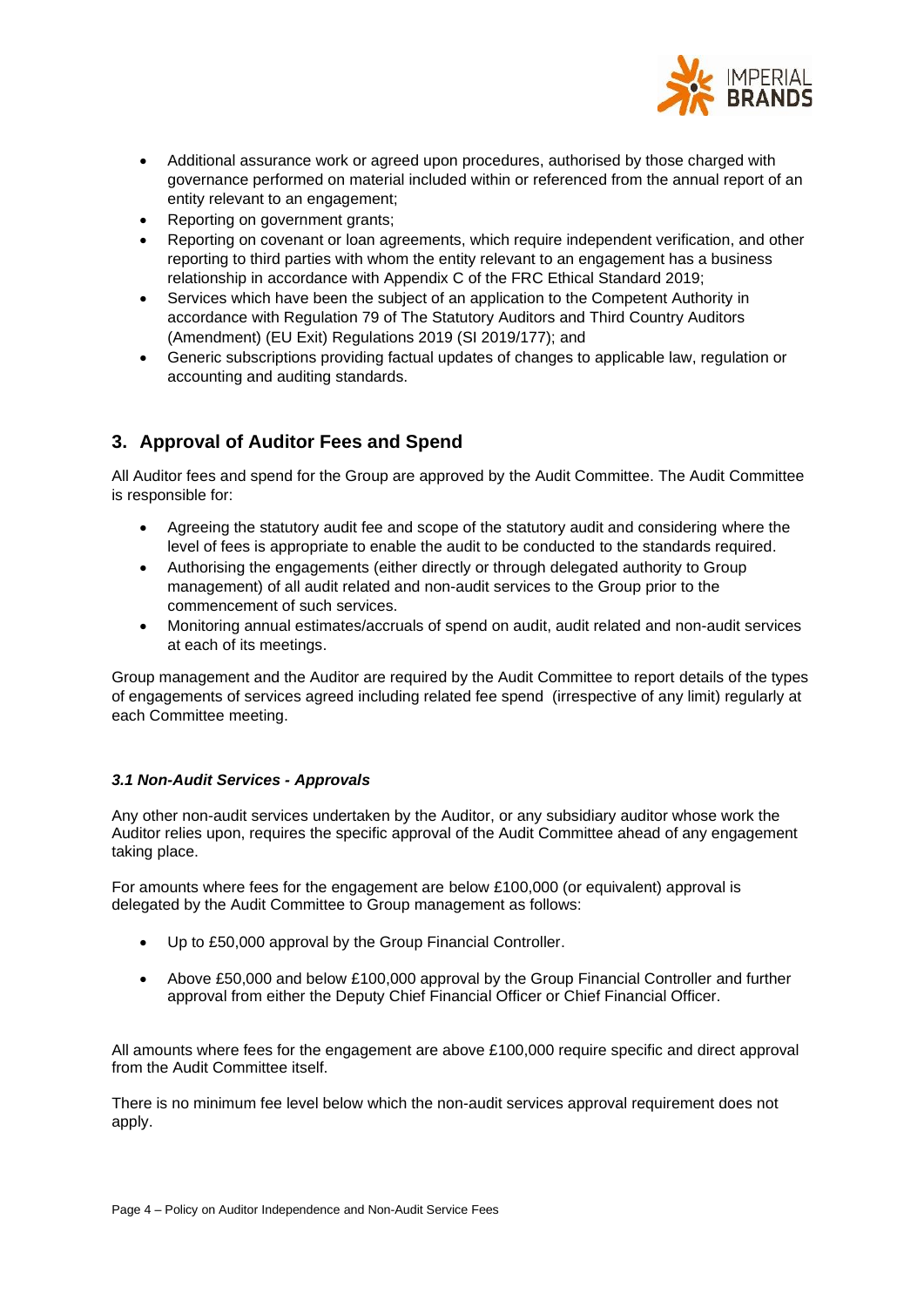

#### *3.2 Non-Audit Services - Fee Cap*

There is a monetary value cap on any fees where the Auditor is engaged by the Group in the provision of any non-audit services which is based on 70% of the average of the audit fees for the preceding three years.

The cap is to be calculated at two levels: at the UK (statutory audit) level and at the network level in accordance with the FRC's revised Ethical Standard for Auditors (effective 15 March 2020), and as updated by new standards from time to time.

This cap is applicable for all engagements made with the Group and the Auditor as from 1 October 2019 onwards and is based on the average of audit fees for the three preceding years ending 30 September.

### **4. Appointment of the Group Auditor**

The Audit Committee shall consider and make recommendations to the board, to be put to shareholders for approval at the AGM in relation to the appointment, re-appointment and removal of the Group's Auditor.

The Audit Committee shall arrange for the Group's audit services to be put out for tender at least every 10 years and there will be a change in the Auditor at least every 20 years.

The Audit Committee shall ensure that the recommendation after an audit tender process includes at least two firms, with a clear and justified preference for one.

### **5. Rotation of Audit Partners**

The Audit Committee is responsible for monitoring Auditor compliance around the rotation of audit partners.

The Group requires that the Auditor comply with relevant UK legal ethical and professional guidance on the rotation of audit partners. This is to provide an appropriate balance between effectiveness and efficiency, risk management, independence and credibility of the Auditor.

In line with guidance the Policy requirements is for rotation of the lead engagement audit partner and key audit partners responsible for the statutory audit of material subsidiaries after a maximum period of five years and with no return for at least five years. Other key partners involved in the engagement, including those involved in the audit of subsidiaries are required to rotate from their position after a maximum period of seven years and with no return for at least two years.

#### **6. Responsibility of the Auditor**

The Auditor will maintain a quality control system that provides reasonable assurance that its independence will not be impaired. The Auditor will report annually to the Audit Committee in writing on all aspects concerning its independence, including possible conflicts with this policy, if any and confirm its independence.